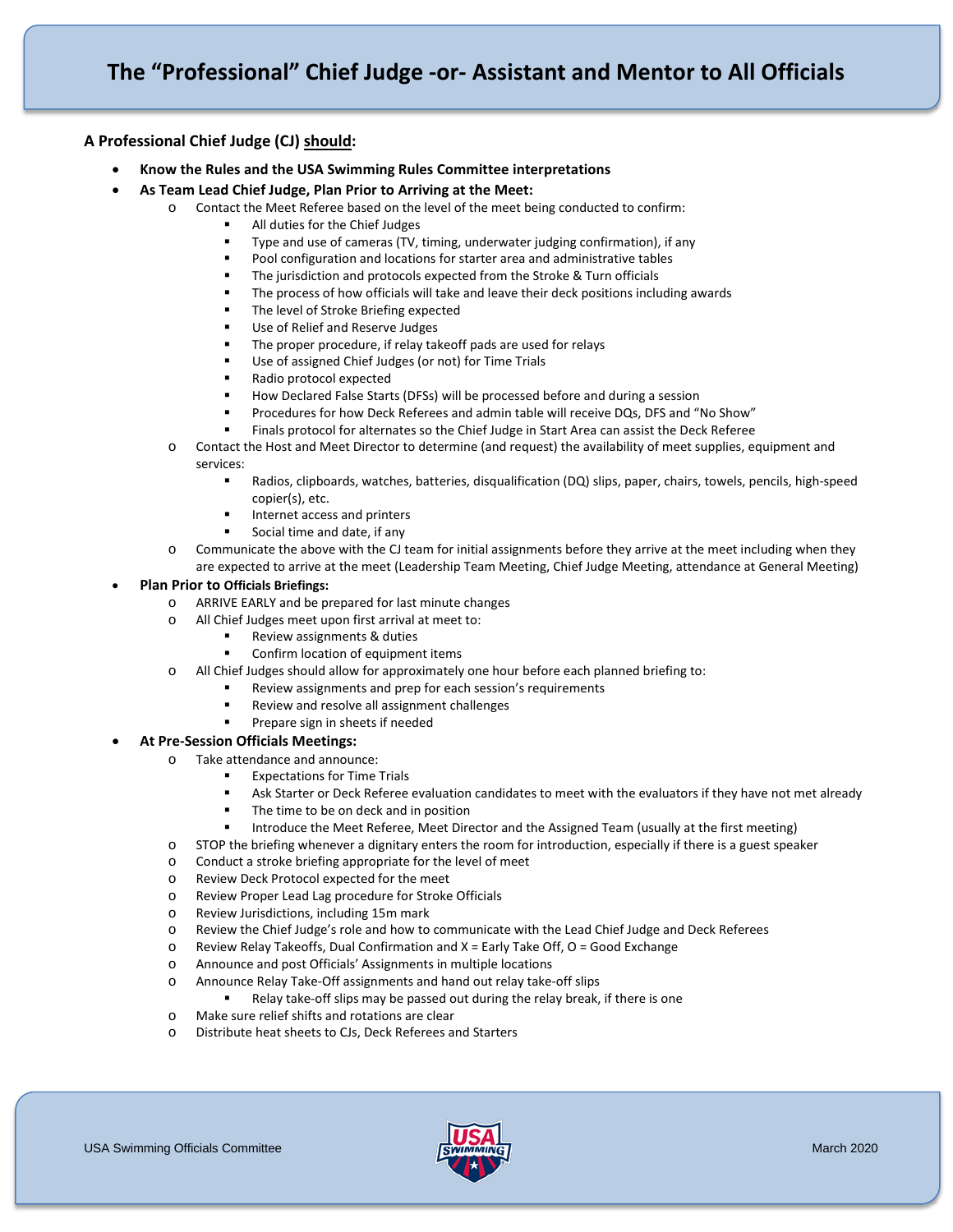#### • **During Competition:**

- o Perform a radio check prior to the beginning of each session
- o Advise the Deck Referee that all judges (stroke and turn) in your quadrant are in place (several minutes before the session start)
- o Get to know the officials in your quadrant
- o Use a mentoring approach when talking to a Stroke or Turn Official that is out of position or using improper protocol
- o Always observe the officials in your quadrant, not the swimmers
- o Use the Stroke Judges to carry DQ slips from the turn end when things get "busy". Make sure the Strokes Judges are familiar with this procedure.
- o When assigned as the CJ in the Start Area:
	- Write up dual-confirmed false starts (hand the DQ slip to Starter first as they initiated the DQ)
		- Process "no-show" and "Declared False Start" according to the protocol verified in meet preplanning
- o Know, and use, the Radio Etiquette and Protocol guidelines on the USA Swimming website
	- Be aware of other radio communication to avoid "talking over" each other while calling in infractions
	- Use the correct terminology when calling in infractions
	- Halt radio communication once the Deck Referee has blown the short whistles. Resume after waiting for any "False Start" or "No Show" calls by the Deck Referee in the heat
- o Alert the Deck Referee by radio of a possible disqualification as soon as an official in your area of responsibility raises a hand or makes eye contact (depending upon protocol for the meet) by using the following announcement:
	- "Possible disqualification, Stroke Judge Lane 1 or Lane 8 Side", and quickly identify the lane, if possible
	- "Possible disqualification, Lane X start / turn end" (or range of lanes, if turn judges cover more than one lane). In many meets the event number and heat number may also need to be announced (more than one course, "chase" starts, etc.)
- o When approaching the official, make sure you ask
	- Which lane? Then immediately identify the lane to the Deck Referee
	- What did you see? You want the official to explain what they saw without using their hands
	- What is the rule? You want to make sure that the official understands the rules. If there is an obvious incorrect call (jurisdiction or rule) or "uncertainty", the official may withdraw the call. If this occurs, inform the Deck Referee. The Deck Referee should then ask for the swimmer to be released, if being held at the finish end.
- o Report the infraction to the Deck Referee slowly, clearly, and concisely, stating what the official observed
- o State "I recommend" (after reporting the infraction) or state "I need further discussion"
	- If "I need further discussion" is requested it means the CJ has reasonable doubt about the infraction and needs to speak to the Deck Referee privately, not over the radio
	- If the Deck Referee asks "questions", the CJ is responsible for obtaining specific information necessary for the Deck Referee to make a decision
	- If the Deck Referee states, "I need further discussion", this means that the DR has a reasonable doubt about the infraction and needs to speak to the Chief Judge privately
	- If a discussion with the DR is needed, other CJs should cover your jurisdiction while meeting with the DR
- o Make sure to get acceptance confirmation from the Deck Referee before filling out the DQ slip
- o Initial the bottom of the DQ slip and ensure that the Stroke or Turn Judge (not the CJ) **prints** their name on the DQ slip
- o Hold the swimmer and notify them of the DQ. Work as a team, a CJ from another deck area may need to assist with this task.
- o When notifying athletes, respectfully state, "You were disqualified for………." The CJ should never coach, give a personal opinion, or add extraneous information. If the DQ has not been finalized, move the swimmer away from the start and advise, "There is a possible issue with your swim. We are waiting on details." The Deck Referee will convey further instructions.
- o Report that the swimmer has been notified
- o Relays:
	- Check the take-off slip of the judge or judges nearest your location
	- **If there is one or more X, announce a possible disqualification and the lane(s). Announce, "Lanes n to m** clear" if there are no Xs
	- Go to the other Judge and compare the second take off slip
	- Announce either a dual confirmed Early Take Off, lane number and which swimmer or, "All clear Lanes 1 to 4 or Lanes 5 to 8"

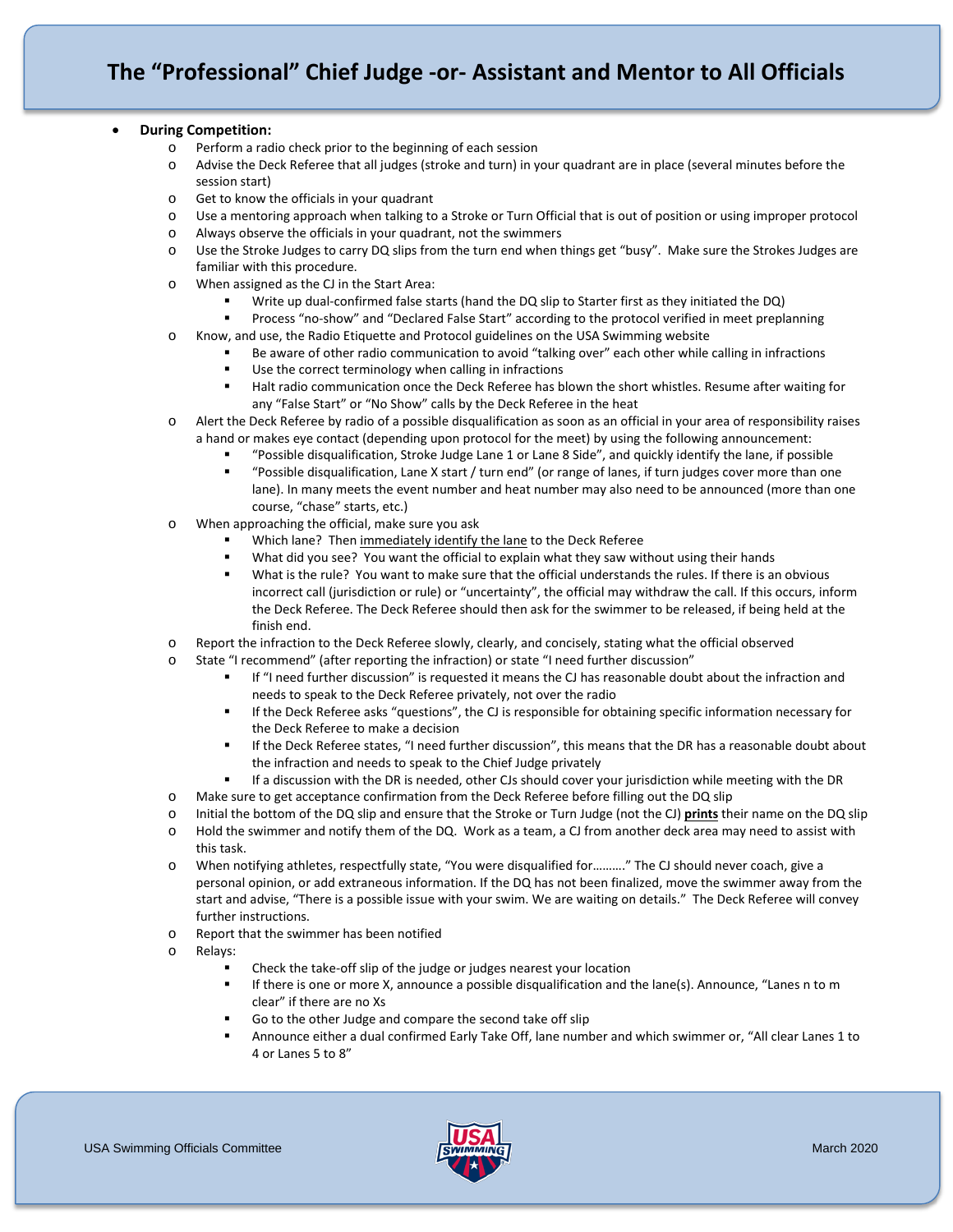# **The "Professional" Chief Judge -or- Assistant and Mentor to All Officials**

#### • **At the End of the Session:**

- o Collect equipment (radios, bells, lap counters, clip boards, watches, and pencils)
- o Collect "Order of Finish" heat sheets and any "master" heat sheets from Deck Referees and Starters, if being used
- o Collect lane Timer Sheets and take them to the Administrative Referee (Official)
- o Plan for a post-meet session to debrief and prepare for the next session, as needed

#### • **After the Competition:**

- o Thank all the officials
- o Complete requested evaluations as assigned
- o Collect all sign-in sheets for input into OTS
	- **•** Deliver sign-in sheets to person(s) responsible for OTS data for the meet
	- Remember to include Time Trials
- o Remember to mentor in a constructive manner if there is a need to talk to an official about suggestions for improvement
- o Thank your CJ colleagues and yourself for a job well done. You've completed an assignment which had a great influence on the success of the meet
- **REMEMBER:** You are working with volunteers. Adopt a kind and thoughtful mentoring approach at all times.

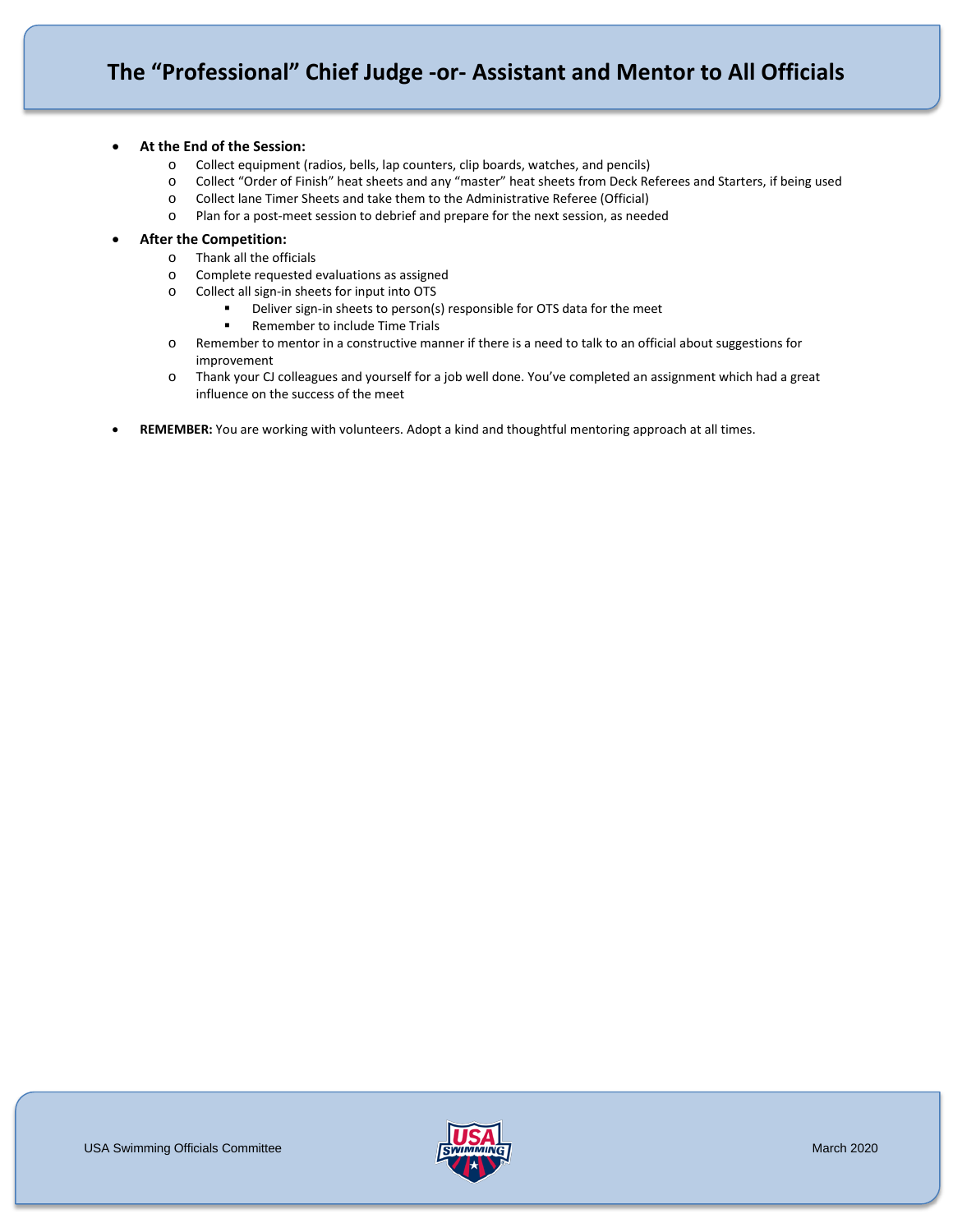## **THE CHIEF JUDGE – GUIDELINES FOR BREAKOUT OF ASSIGNMENTS**

- **Team Lead or as assigned:**
	- o Daily Greetings, Announcements and Timelines
	- o Introduce the Meet Referee, Meet Director and the Assigned Team
	- o Resolution of personality issues among the team
	- o Resolution of concerns with deck officials
	- o Keeping briefings on track and on schedule
	- o Setting up team assignments so each judge gets a rotation through each quadrant
	- o Being flexible on jurisdictions and protocol and adapt to the requirements of the Meet Referee, as well as the needs of the athletes and the meet

## • **Briefing of Officials:**

- o Conduct a stroke briefing appropriate for the level of meet
- o Convey Deck Protocol expected for the meet
- o Review Proper Lead-Lag protocol for Stroke Judges
- o Review jurisdictions and 15m mark for the meet
- o Review the Chief Judge's role and how to communicate with the Chief Judge
- o Review Relay Take-off's, Dual Confirmation and X = Early Take Off, O = Good Exchange
- o Review expectations for Time Trials

## • **Managing of Timers and Counters**

- o Prepare timer clipboards with pencils and watches. Check with venue to assure timer clipboards are ready
- o Add timers' recording sheets and counting or split sheets for distance events to clipboards
- o Distance Events ensure "split sheets", lap counters and bells are operable and in place
- o Make sure timers know that they are responsible for checking swimmers and relay team's names
- o Announce and give instructions if using officials as timers

#### • **Managing of Officials**

- o Take attendance
- o Announce and post officials' assignments in multiple locations
- o Announce Relay Take-Off Judging assignments & hand out relay take-off slips
- o Make sure relief shifts and rotations are clear and when and how relief will take place during the session

#### • **Management of Deck**

- o Prepare Master Heat Sheets
- o Distribute heat sheets and deck assignment sheets to Meet Referee, Replay Referees, Deck Referees, Starters (include "Order of Finish") and Evaluators
- o Include Heat Sheet 2 column / single sided, and adequate DQ slips for CJs
- o ONLY Deck Referee and Meet Referee, Starter and Chief Judge heat sheet include the "timeline"<br>
o Include counting sheets for distance day events on Starter's clipboard
- Include counting sheets for distance day events on Starter's clipboard
- o Prepare relay take-off slips and hand out to appropriate officials
- o Radios
- Hand out radios prior to each session and collect radios at the end of each session (remember the Invigilators and Replay Referees)
- o Make sure that radios are in a secure location between sessions
- o Make sure radios are charged
- o Conduct a radio check prior to each session
- o Chairs for officials at the start and turn ends are in position and toweled dry

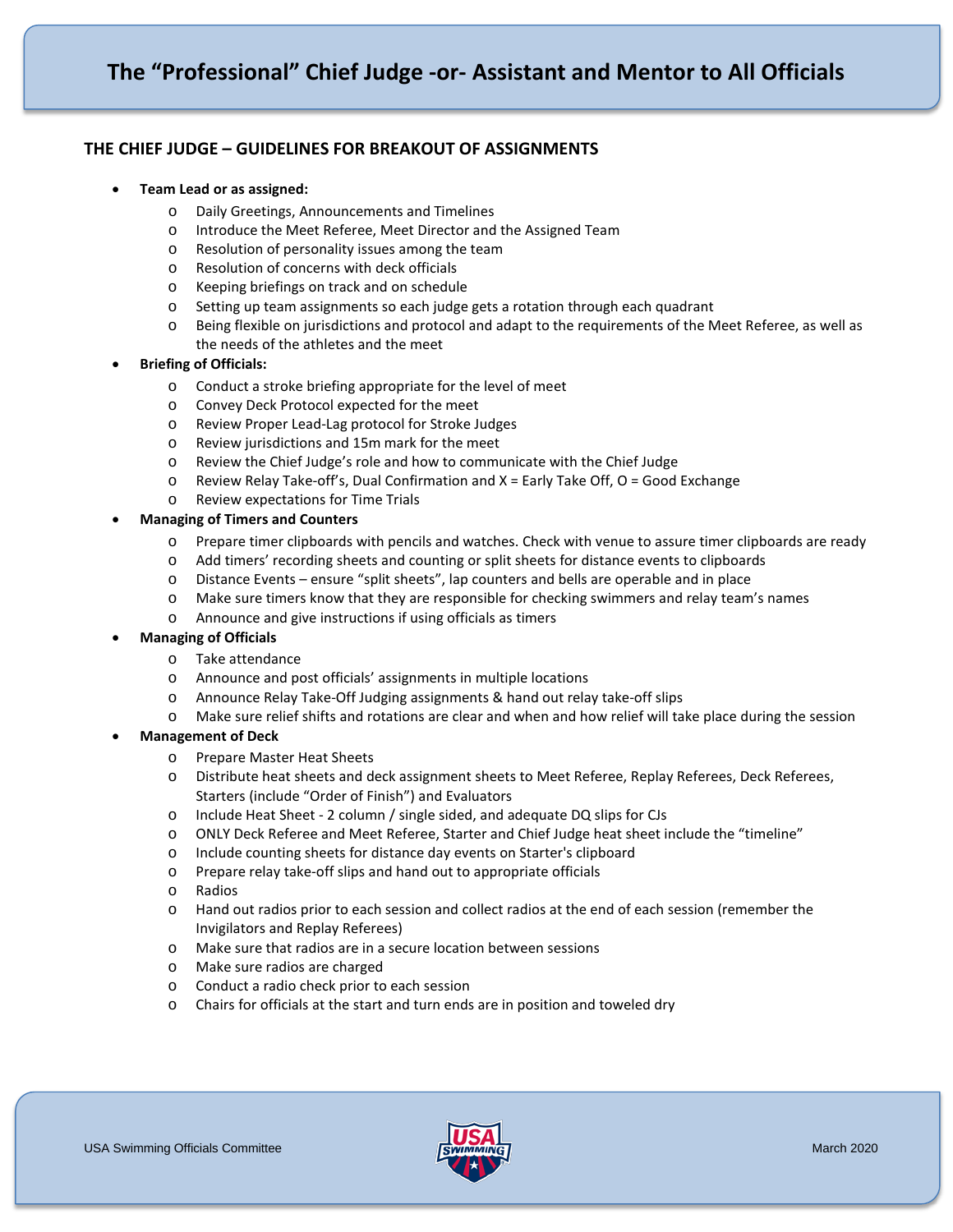#### **N2 CJ Evaluation – Prerequisites for requesting an evaluation:**

- N2 certified Stroke & Turn (ST) Judge **and** either LSC certified Deck Referee **or** LSC Certified CJ (if the LSC has a certification)
- Must have worked a combined 16 sessions as CJ or ST prior to requesting evaluation with at least 8 of those sessions as CJ at meets with a dedicated CJ team, using pre-meet, session briefing, on-deck and post-session responsibilities.

## **N2 CJ - Performance Requirements for an Advancing Evaluation:**

- Demonstrates an understanding of the current USA Swimming Rules and Regulations
- Demonstrates an understanding of the current Rules Interpretations published by the USA Swimming Rules and Regulations Committee
- Demonstrates a basic understanding of National Championship protocol and guidelines for the CJ position
- Demonstrates an initial awareness and knowledge of the Chief Judge duties and responsibilities as outlined by the Meet Referee
- Completes the duties and responsibilities with guidance from others
- Demonstrates awareness of the urgency and timely need for processing all duties and responsibilities
- Completes the paperwork and processes needed for success with guidance from N2 or N3 Chief Judge mentors
- Demonstrates an understanding of "working as a team," and performs as a team member
- Demonstrates an understanding of the need for attention to detail and accuracy
- Uses the radio to accurately communicate using the recommended protocol
- If the evaluation is satisfactory and all other requirements are met, submits a "National Certification Application" using the OTS

## **N3 initial CJ Evaluation (this is not a certification level) – Prerequisitesfor requesting an evaluation:**

- N3 Stroke and Turn Judge and N2 CJ certifications
- Active as an N3 ST and N2 CJ or DR in the LSC at all levels of meets
- At least 8 sessions as a Chief Judge (where a CJ team is used in each session) since certification as N2 CJ

#### **N3 initial CJ Evaluation - Performance Requirements for a recommendation to proceed to an N3 final Evaluation:**

- Demonstrates an understanding of, and correctly applies: the current USA Swimming Rules and Regulations, the current Rules Interpretations published by the USA Swimming Rules & Regs Committee, and National Championship protocol and guidelines for the CJ position
- Demonstrates advanced understanding of the Chief Judge duties and responsibilities outlined by the Meet Referee
- Completes all of the assigned duties and responsibilities with minimal guidance from others
- Undertakes all duties and responsibilities with the appropriate sense of: correctness, attention to detail, consistency, urgency and timeliness
- Understands the flow of "paperwork" and processes needed to be a successful CJ
- Works well with the team of CJs, showing initiative and support for the team members
- Demonstrates attention to detail and performs duties with consistent accuracy